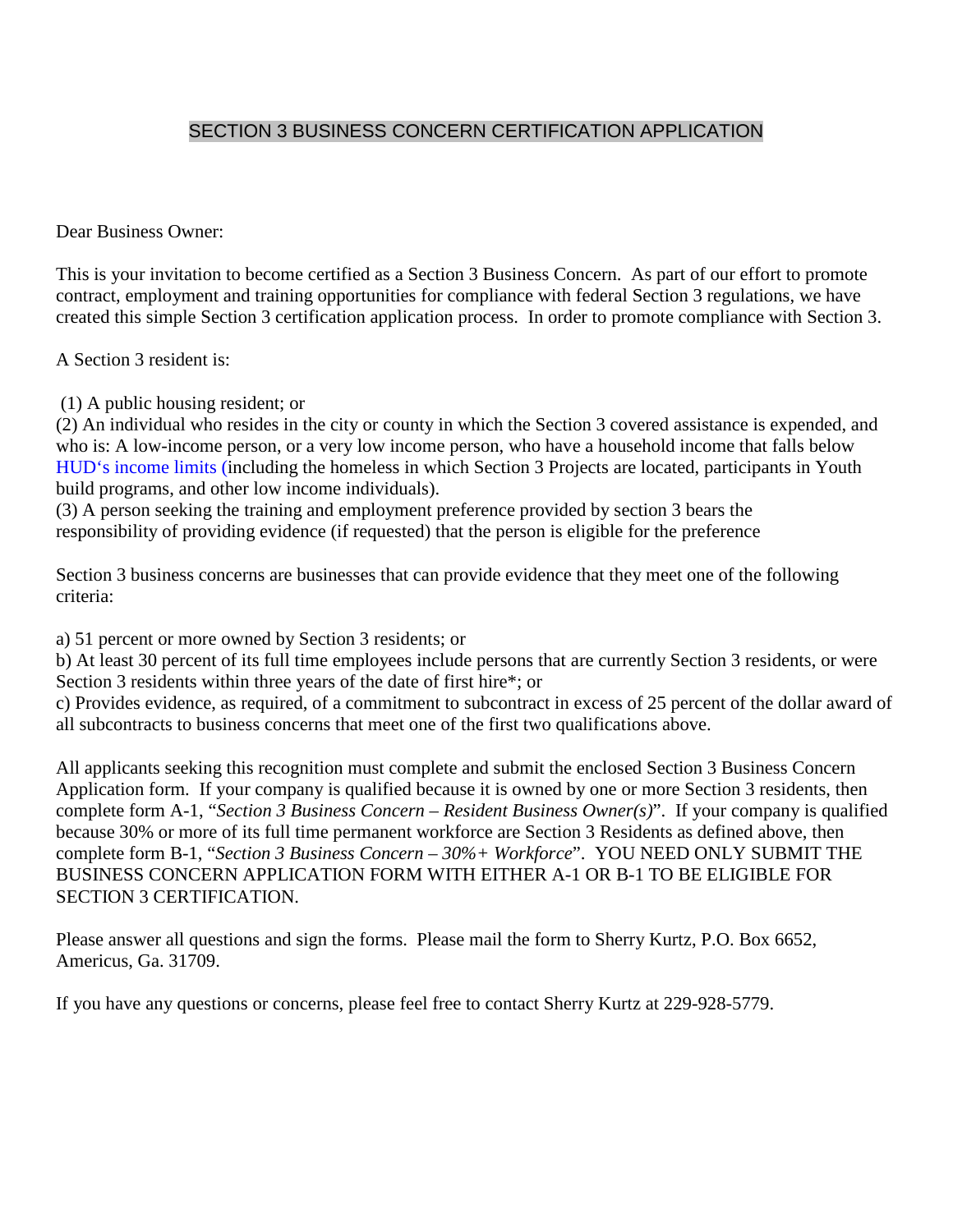# **SECTION 3 BUSINESS CONCERN APPLICATION**

| <b>Business Name:</b>                                                                                                                                                                                                                                                                                                                            |                                            |            |  |  |
|--------------------------------------------------------------------------------------------------------------------------------------------------------------------------------------------------------------------------------------------------------------------------------------------------------------------------------------------------|--------------------------------------------|------------|--|--|
| D.B.A. (if different from above):                                                                                                                                                                                                                                                                                                                |                                            |            |  |  |
| Address:                                                                                                                                                                                                                                                                                                                                         | City:                                      | State/Zip: |  |  |
| <b>Business Phone:</b>                                                                                                                                                                                                                                                                                                                           | Fax:                                       |            |  |  |
| E-Mail:                                                                                                                                                                                                                                                                                                                                          | <b>Business Website:</b>                   |            |  |  |
| <b>Employer Identification Number:</b>                                                                                                                                                                                                                                                                                                           | Owners Social Security Number (if no EIN): |            |  |  |
| <b>Contact Person &amp; Title:</b>                                                                                                                                                                                                                                                                                                               | Contact Phone:                             |            |  |  |
| Trade Description:<br>Heating (HVAC)<br>Carpentry<br>Electrical<br>Painting<br><b>Masonry Restoration</b><br>Asbestos<br>Plumbing<br>Roofing<br>Lead Abatement<br>Exterminating<br>GC<br>Carpet/Flooring<br><b>Rubbish Removal</b><br>Ironwork<br>Boiler/Burner Replacement<br><b>Accountant Services</b><br><b>Legal Services</b><br>Demolition |                                            |            |  |  |
| Date Business was established:<br>Month<br>Day Year                                                                                                                                                                                                                                                                                              |                                            |            |  |  |
| Type of Business Entity (check one):                                                                                                                                                                                                                                                                                                             |                                            |            |  |  |
| Corporation<br>Partnership                                                                                                                                                                                                                                                                                                                       | Sole Proprietorship                        |            |  |  |
| Limited Liability Corporation (LLC)<br>Limited Liability Partnership (LLP)                                                                                                                                                                                                                                                                       |                                            |            |  |  |
| Joint Venture<br>Other (Describe): __<br><u> 1989 - Johann John Stone, mars eta bat eta bat eta bat eta bat eta bat ez arteko harta bat eta bat eta bat e</u>                                                                                                                                                                                    |                                            |            |  |  |
| Full-time: _____<br>Number of employees:                                                                                                                                                                                                                                                                                                         | Part-time: _____<br>Contract:              | Total:     |  |  |
| Section 3 employees:<br>Full-time: _____                                                                                                                                                                                                                                                                                                         | Contract: _____<br>Part-time: _____        | Total:     |  |  |
|                                                                                                                                                                                                                                                                                                                                                  |                                            |            |  |  |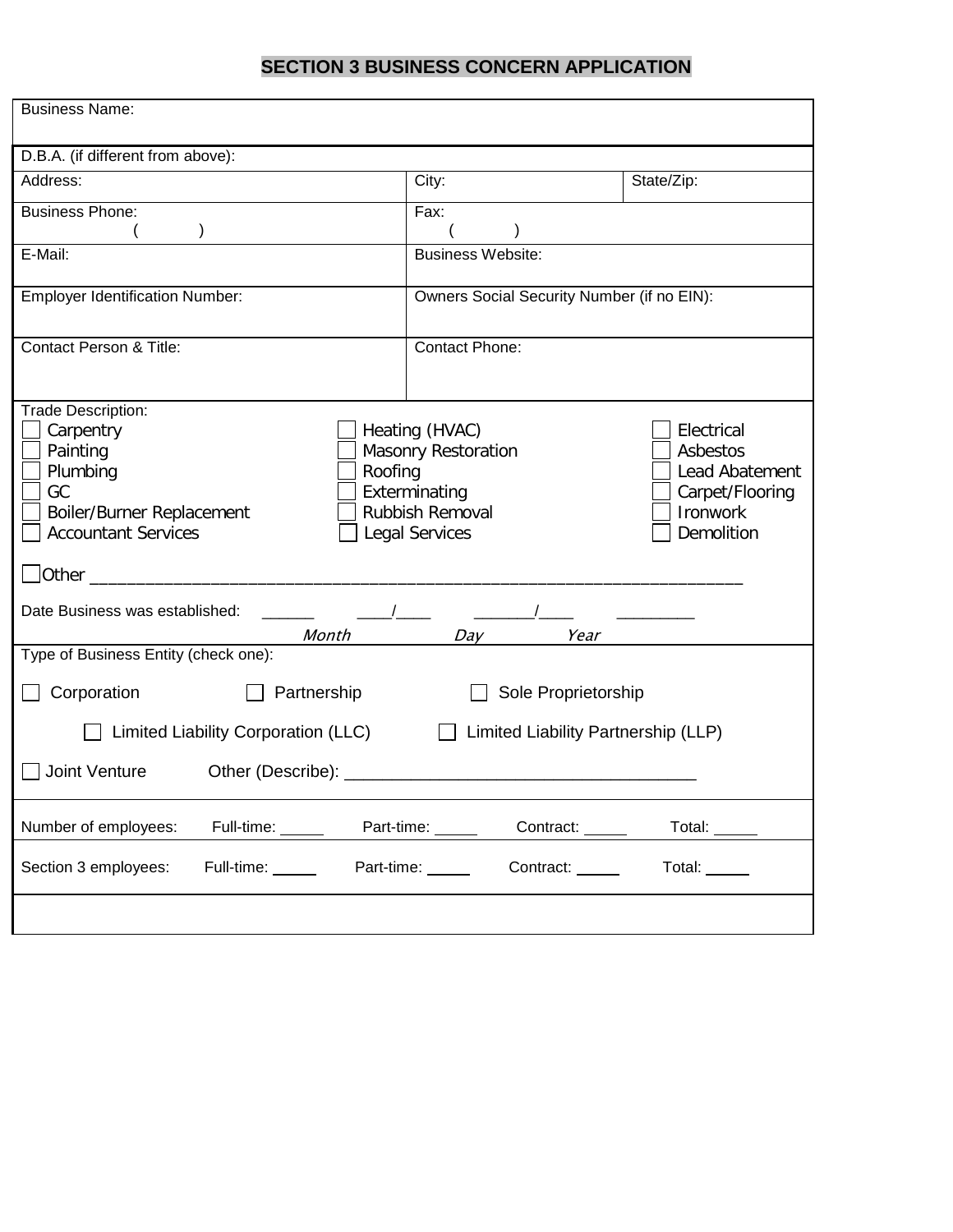## *SECTION 3 BUSINESS CONCERN Resident Business Owner(s)*

| <b>Name of Owner:</b>      |               |
|----------------------------|---------------|
| <b>Home Address:</b>       |               |
| <b>Name of Business:</b>   |               |
| Percentage of Ownership: _ | $\frac{0}{0}$ |

Check the appropriate box for your family size and income:

| Check      | # of Persons in | Gross Household Income Max. (2017) |               |  |  |
|------------|-----------------|------------------------------------|---------------|--|--|
| <b>Box</b> | Household       | <b>Walton County</b>               | Morgan County |  |  |
|            | 1 Person        | 37,800                             | 31,650        |  |  |
|            | 2 Persons       | 43,200                             | 36,200        |  |  |
|            | 3 Persons       | 48,600                             | 40,700        |  |  |
|            | 4 Persons       | 54,000                             | 45,200        |  |  |
|            | 5 Persons       | 58,350                             | 48,850        |  |  |
|            | 6 Persons       | 62,650                             | 52,250        |  |  |
|            | 7 Persons       | 67,000                             | 56,050        |  |  |
|            | 8 Persons       | 71,300                             | 59,700        |  |  |

I certify that I am a resident of \_\_\_\_\_\_\_\_\_\_\_\_\_ County. My Total Household Income last year was less than the amount shown above for my family size for my corresponding county.

*If the business is owned by more than one Section 3 resident, each should submit a separate Resident Business Owner Verification Form. List each owner below:* 

I certify that the Section 3 residents listed below own at least 51% of the business.

| Name | Position | Percentage of<br>Ownership |
|------|----------|----------------------------|
|      |          |                            |
|      |          |                            |
|      |          |                            |
|      |          |                            |
|      |          |                            |

**I certify that the information provided is true and accurate.**

| <b>Print Name:</b> | Date: |
|--------------------|-------|
| Signature:         |       |